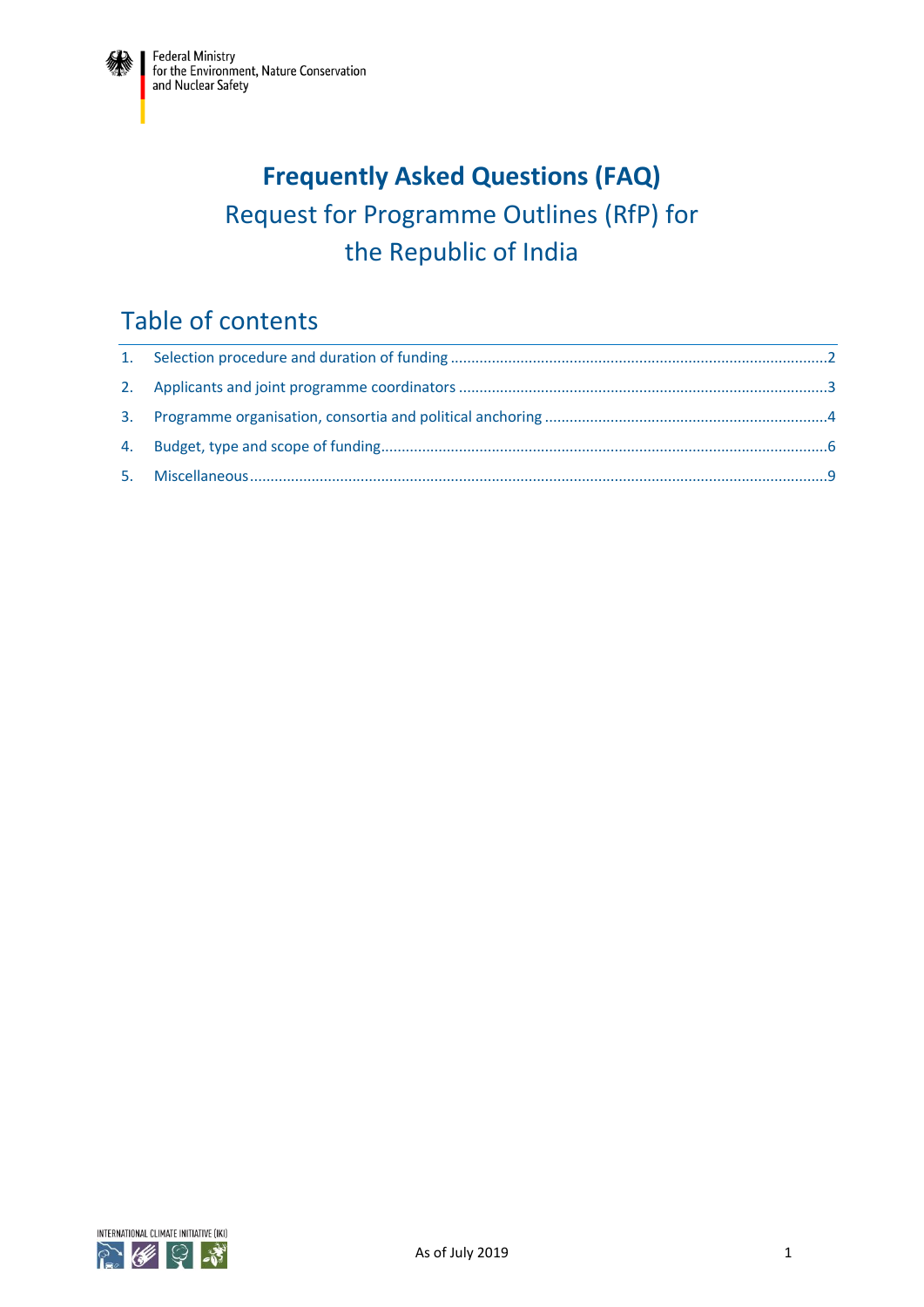

# <span id="page-1-0"></span>1. Selection procedure and duration of funding

#### **1.1. What comprises the first and second stage of the IKI selection procedure?**

IKI selection is based on a two-stage procedure.

In the **first stage**, programme outlines are submitted based on the corresponding funding information.

In the **second stage** the joint programme coordinators of the programme outlines that are prioritised by both partner governments are asked to submit an application for an appraisal mission. Joint programme coordinators then have up to six months to complete the appraisal mission and on that basis must submit a thoroughly prepared programme proposal. After an in-depth evaluation and a positive decision on the proposal by BMU/IKI the programme can begin.

#### **1.2. When can a programme outline be submitted?**

Programme Outlines for this country specific selection procedure must be submitted online **by November 4th 2019 midnight (Central European Time, CET)**. The online platform will not be accessible after this deadline.

In general, BMU/IKI selects programmes for IKI funding based on open calls for ideas that are announced regularly. Thematic and country-specific calls are launched for the selection of large-scale programmes that are implemented jointly with other organisations in a consortium. In 2019, the BMU/IKI launched a thematic call for programme outlines in March 2019. Another thematic call is planned for the end of the year. BMU/IKI will also launch more country-specific calls throughout the year. Please refer to the [IKI website](https://www.international-climate-initiative.com/en/project-funding/information-for-applicants/#c6404) for the respective submission deadlines.

#### **1.3. In which form is the programme outline to be submitted?**

The programme outline needs to be submitted via the electronic online form provided on th[e IKI web](https://www.international-climate-initiative.com/en/project-funding/information-for-applicants/#c6404)[site.](https://www.international-climate-initiative.com/en/project-funding/information-for-applicants/#c6404) Hard copies and programme outlines submitted in a different format (excel, jpeg, word, pdf) will not be considered.

#### **1.4. Does a programme outline need to be signed?**

Since the programme outline is submitted electronically, it does not require a signature.

#### **1.5. Can the programme outline be evaluated by BMU/IKI before submission?**

For reasons of equal treatment and fair competition, the evaluation or discussion of the programme outline with BMU before submission is not possible. Equally, inquiries on the status of assessment will not be answered while selection is in progress.

#### **1.6. What is an appraisal mission?**

The appraisal mission is mandatory and serves as a preliminary audit to explore the programme setup jointly with the partners, supply valid data and information, in order to provide the basis for a detailed programme planning process and substantiated programme structure and content.

#### **1.7. How is the appraisal mission queried in the programme outline?**

Information on the expenditure for the appraisal mission in Chapter 6 "Budget" under 6.1 "Planned funding requirements of overall programme" should be submitted as estimates. Please note that BMU

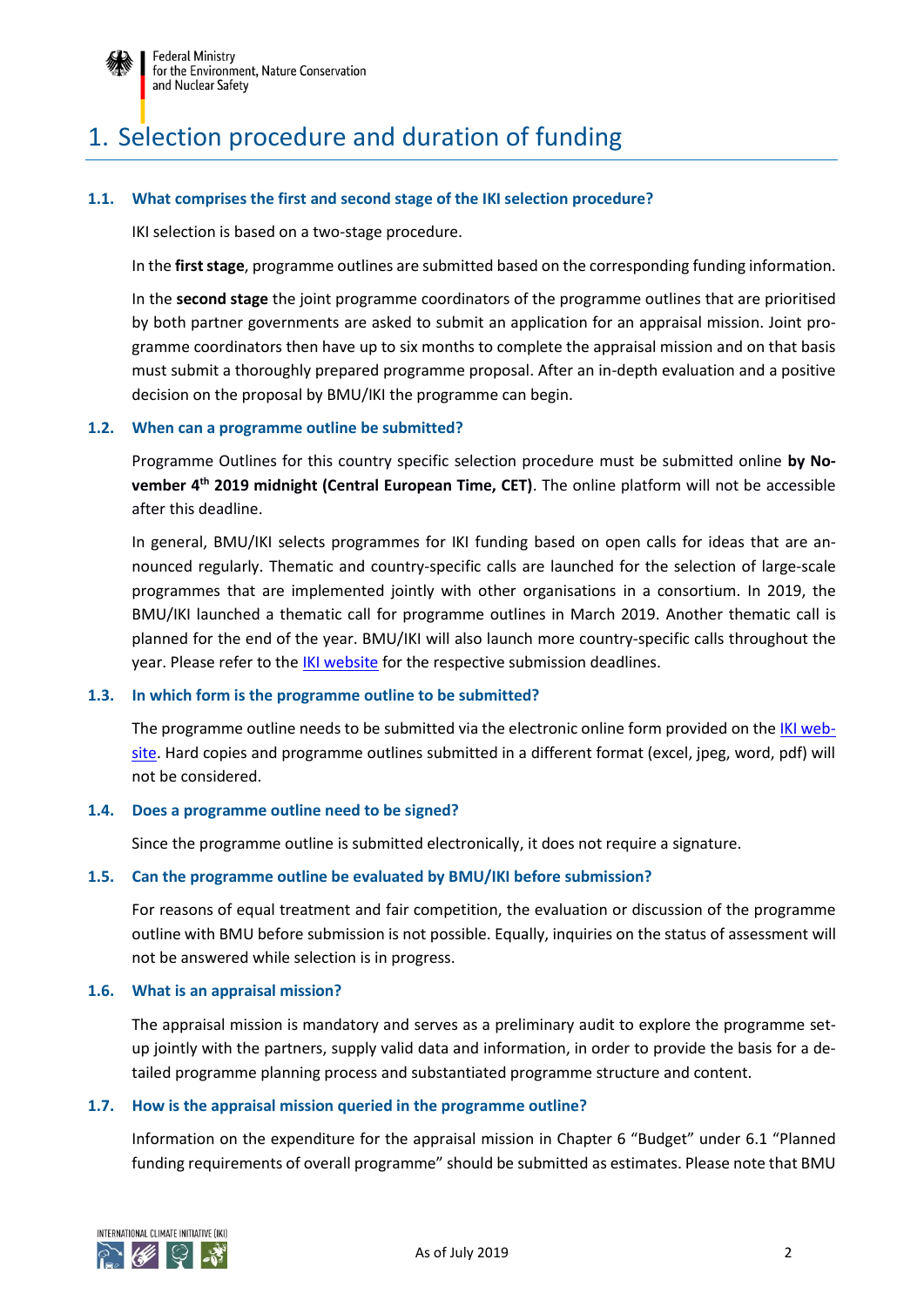

funding for the appraisal mission together with the estimated BMU funding for the overall programme activities cannot exceed the stated amounts in the respective funding information.

Please describe scope, measures, time frame and the roles of the partners involved in the appraisal mission in Chapter 3 "Programme concept" under 3.8 "Appraisal mission" of the programme outline.

## **1.8. Are several joint programme coordinators asked to implement appraisal missions and to develop complete programme proposals, of which one will be selected at the end? Or will there be only one prioritised after the first selection stage?**

There will be only one programme outline for each priority prioritised after the first selection and therefore be requested to conduct an appraisal mission.

#### **1.9. When does IKI anticipate funds to be available for the current selection period?**

The funding of the programme depends on a thorough preparation and evaluation phase. It is expected that programmes can be funded at the earliest in 2021.

## <span id="page-2-0"></span>2. Applicants and joint programme coordinators

#### **2.1. Who can submit a programme outline?**

IKI supports activities by implementing agencies, NGOs, consultancies, universities, research institutions, international and multilateral organisations and institutions, e.g. development banks and United Nations bodies and programmes, based in Germany and abroad. Individuals cannot be funded. Furthermore, governments (including subordinate authorities) are not eligible to receive funding directly. IKI encourages the inclusion of implementing institutions from partner countries.

The programme needs to be implemented in a consortium of more than two organisations, including significant participation of national implementing institutions.

## **2.2. The average annual grant from BMU should not exceed the average annual turnover of the joint programme coordinator over the last three years. Does this apply solely to the joint programme coordinator's share, or does it apply to the overall grant?**

The joint programme coordinator is the grantee and acts as the sole recipient of the overall grant. Thus, this requirement applies to the joint programme coordinator.

The planned average annual BMU funding volume should not exceed the joint programme coordinator's average annual turnover of the last three financial years. The average annual funding volume follows from the planned BMU total funding volume and the planned programme duration.

> $\emptyset$  annual funding volume  $=$ total BMU funding Years(project duration)

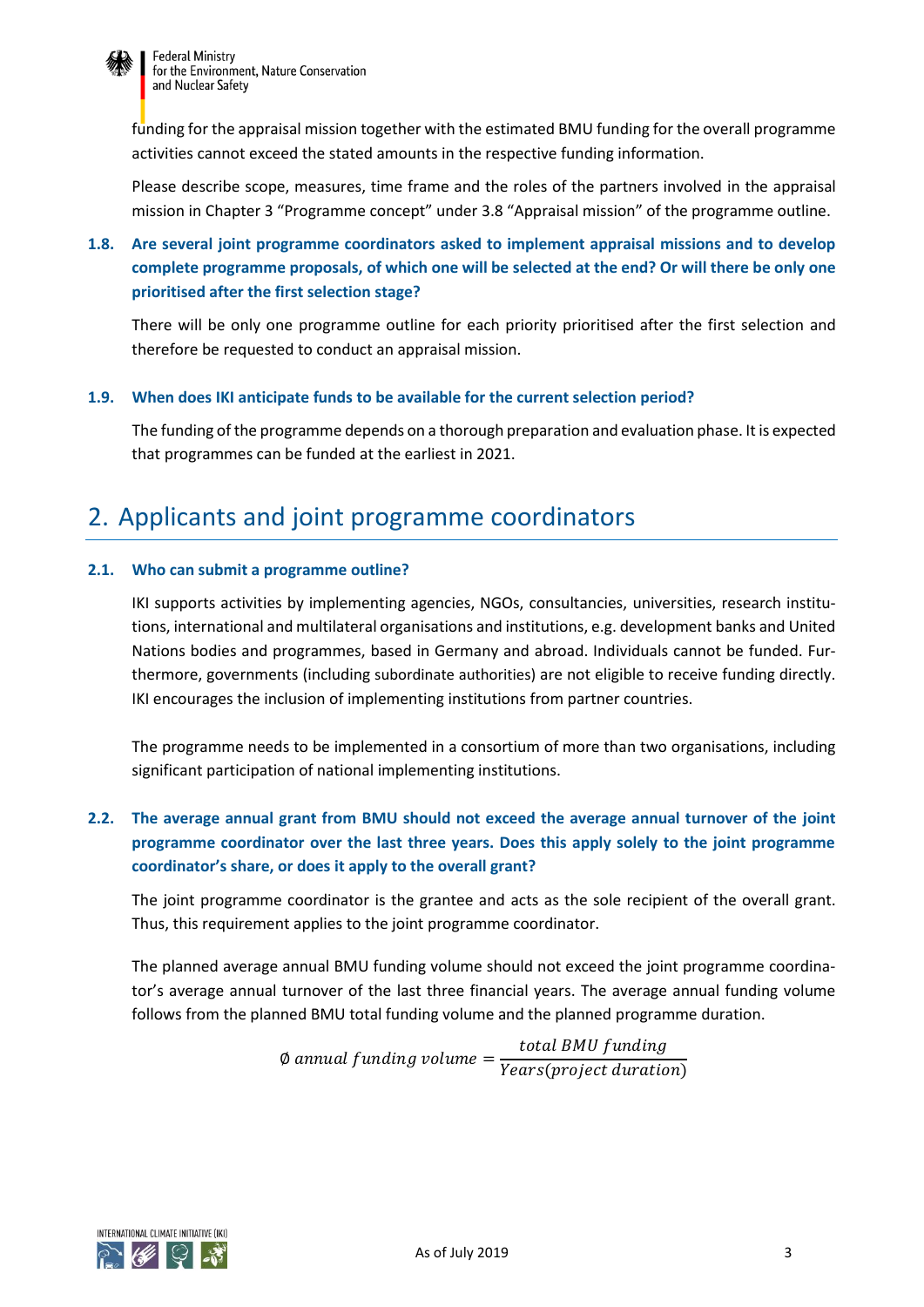

## **2.3. Is it possible to display the required five years of experience in the country through the overall consortium instead of through the joint programme coordinator exclusively?**

No, the joint programme coordinator must provide evidence of this expertise and, as a rule, demonstrate that it has continuously implemented international cooperation programmes jointly with partners in the recipient country for at least five years.

## **2.4. Can an NGO that is based in the USA act as joint programme coordinator in the recipient country? Or must a national partner take on this role?**

The joint programme coordinator does not have to be headquartered in the recipient country. However, significant work expertise in that country is expected from the joint programme coordinator.

#### **2.5. Can several organisations take on the role of a joint programme coordinator?**

Only one organisation can assume the role of the joint programme coordinator.

## <span id="page-3-0"></span>3. Programme organisation, consortia and political anchoring

#### **3.1. What is a joint programme?**

In general, a joint programme involves several organisations that work as fully-fledged partners. The principles of cooperation will be laid out in a cooperation agreement signed by all the implementing partners and the joint programme coordinator.

#### **3.2. What is a cooperation agreement? When is the cooperation agreement to be submitted?**

The successful implementation of a programme calls for trustful collaboration between cooperation partners. The partners shall therefore work on the basis of an internal agreement that sets the framework for the cooperation and constitutes the rights and obligations of the partners. Moreover, the partners appoint a joint programme coordinator who carries out the internal organisation and external representation of the joint programme. The cooperation agreement shall be submitted in the second stage of the IKI selection procedure (cf. Question 1.1). However, it needs to be negotiated and finalised before the decision on the funding of the programme is made. Please refer to Annex III of the funding information on the [IKI website](https://www.international-climate-initiative.com/en/project-funding/information-for-applicants/#c6404) for more information.

## **3.3. What is the relationship between the joint programme coordinator and the programme partners towards BMU?**

The joint programme coordinator is the sole contract partner of BMU/IKI and as the sole recipient receives direct payments through BMU/IKI. No grants are disbursed directly to other programme partner(s). The joint programme coordinator is responsible for forwarding the grants to the programme partner(s). Please refer to Annex III of the funding information on th[e IKI website](https://www.international-climate-initiative.com/en/project-funding/information-for-applicants/#c6404) for more information.

## **3.4. In the view of BMU, how binding are cooperation arrangements at the point of submission of a programme outline? After selection, can cooperation partners leave and/or join the programme?**

After the selection, further programme partners can join if, for example, an appraisal mission indicates that further local partners/experts are required to implement the programme. Normally, no cooperation partners will leave the programme after selection, unless this is mutually agreed by the partners and only if this does not change the character and core elements of the programme outline. However,

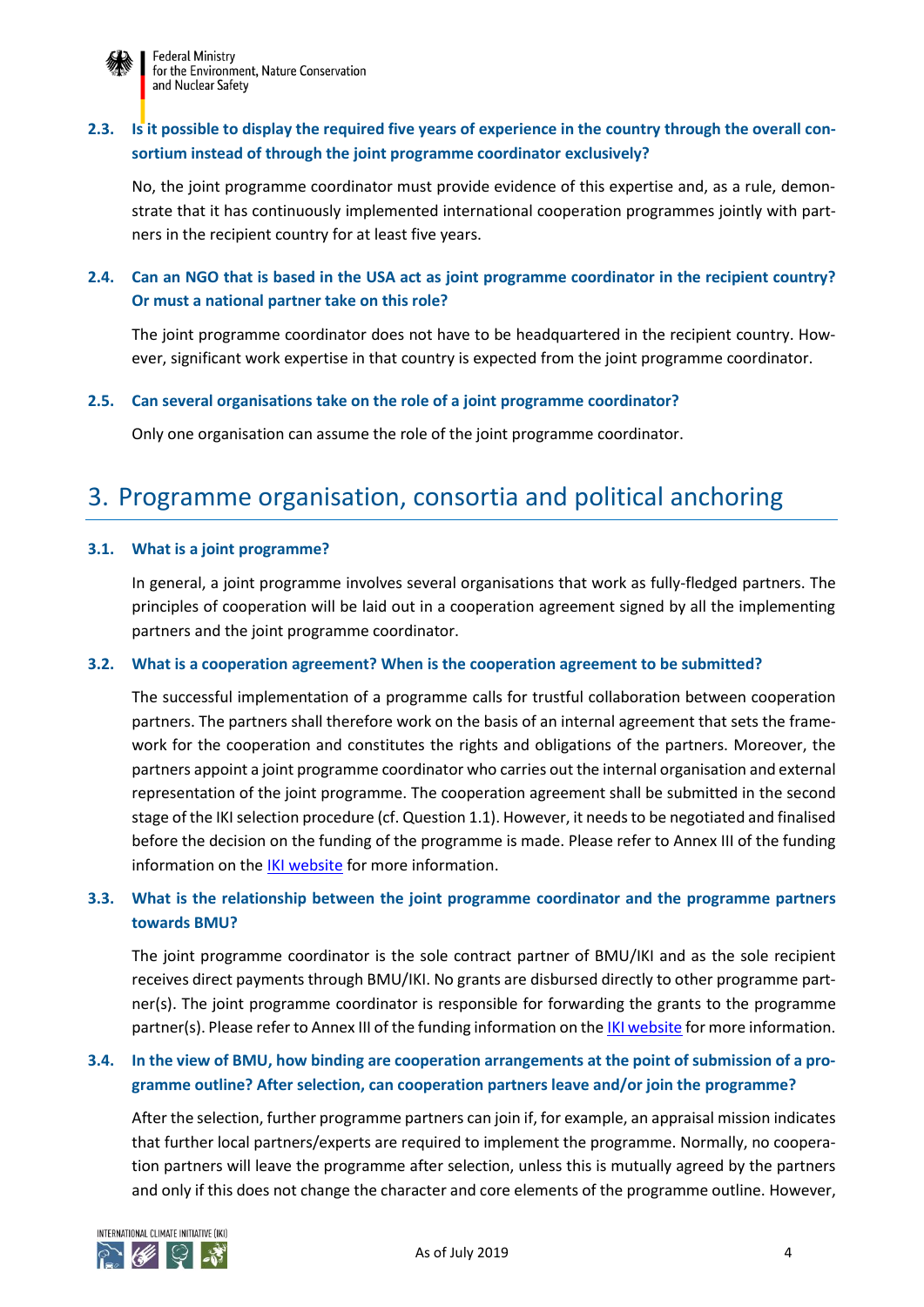

the joint programme coordinator must not change after being selected in the first stage and receiving the written invitation to submit a formal request for funding for an appraisal mission (start second stage).

#### **3.5. Are there institutions that are excluded from the participation in a consortium?**

IKI supports activities by implementing agencies, NGOs, consultancies, universities, research institutions, by international and multilateral organisations and institutions, e.g. development banks and United Nations bodies and programmes, based in Germany and abroad. Individuals and Governments are not eligible as member of a consortium/joint programme coordinator.

## **3.6. To what extent are private-sector organisations in a position to take part in implementation within a consortium?**

Private companies can take part within a consortium as long as they have no commercial interest in the implementation and no economic advantage from the receipt of grants. Evidence must be provided if required.

#### **3.7. How will the interest of the political partner and its willingness to cooperate be secured?**

For the realisation of a programme, it is essential that the government of the partner country shows a clear interest in the programme. The explicit interest of the partnering government has to be obtained during the second stage of the IKI selection procedure (cf. Question 1.1.). Further information on how it should be obtained will be given at the beginning of the second stage of the IKI selection procedure.

#### **3.8. Must all partners be listed in the programme outline?**

**Political partners** have to be named in the programme outline and contact persons or focal points within the partner country's government shall be provided (Annex 1).

All **programme partners** of a consortium must be stated in the programme outline (Annex 2). The procurement of services, which includes the delivery of goods, construction works or the provision of services, shall take place after the approval of a programme. **Subcontractors** are not listed in the programme outline.

Please describe the organisational structure and division of labour of the programme consortium in Annex 2 of the programme outline and upload a relevant organisational chart.

## **3.9. What are the criteria and conditions for entities to be considered regional and national actors that are expected to receive 50% of the programme resources?**

The main rationale of the thematic programmes is to provide substantial support to partner countries in the process of NDC implementation as well as national implementation of the Strategic Plan 2011 - 2020 of the CBD. BMU/IKI seeks to work towards more cooperation and collaboration, and towards more capacity in partner countries. A prime intent of the IKI programmes is therefore to significantly enhance capacity building and support civil society. To accomplish this goal, BMU/IKI expects that national implementing partners receive 50% of the programme funding (cf. Question 3.10). In this context, national implementing partners in the BMU/IKI definition are institutions that are registered as national legal entities in India. This definition also includes subcontractors. In the programme outline under Chapter 3 "Programme concept", the applicant shall elaborate on how the programme integrates national implementing partners to enhance capacity building and support civil society. The provision of an estimated budget share for those partners is recommended.

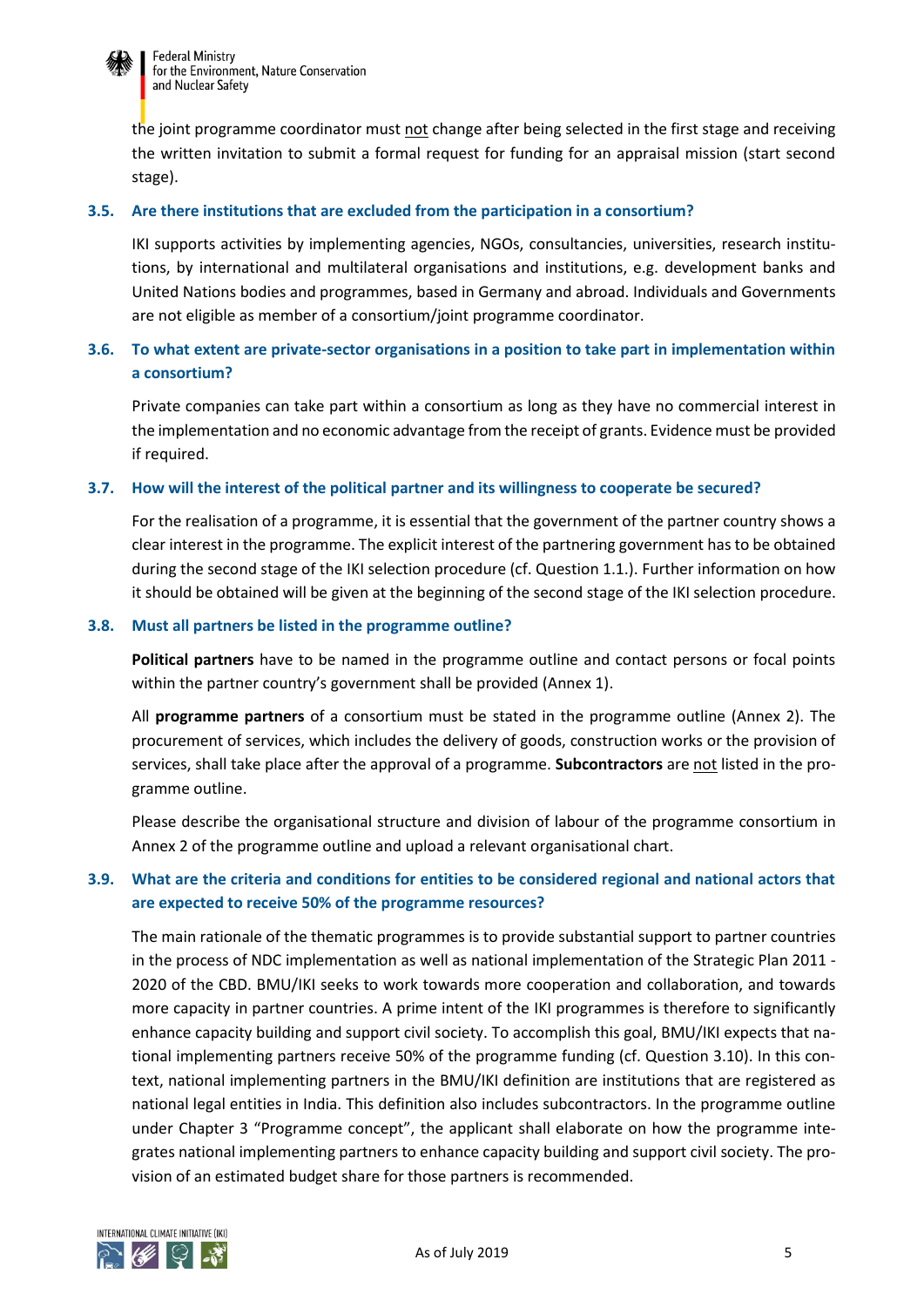

#### **Institutions covered by this scheme are**:

- National/local institutions, including universities, think tanks, financial institutions or the private sector with the goal of strengthening national/local level capacities in NDC implementation and leveraging their expertise
- International NGOs, which have a local representation in India (acting as independent legal entity under the respective national laws) and help strengthen non-state actors and civil society

#### **Not included are the following institutions:**

- Intergovernmental/multilateral organisations, government organisations, UN agencies
- Cost of local staff at international organisations

#### **3.10. Will higher allocations be rewarded with higher ratings during the evaluation phase?**

Please note that the allocation of 50% of the programme funds to national implementing partners is considered as optimum, not as a prerequisite. 50% and higher national share will be awarded the full score in the evaluation of programme outlines. Programmes including a lower share can also apply, but will receive a lower score in this evaluation category. A higher proportion than 50% does not constitute a competitive advantage.

### **3.11. Will BMU/IKI provide support for matchmaking with compatible partners, recommending partnerships with like-minded organisations?**

BMU/IKI will not provide any support for networking among potential partners.

#### **3.12. Is it essential to be in a consortium with a German institution?**

There is no requirement for the involvement of German institutions in a joint programme.

#### **3.13. Can an organisation be involved in several consortia?**

An organisation can be involved in more than one consortium with different roles and approaches.

## <span id="page-5-0"></span>4. Budget, type and scope of funding

#### **4.1. In which currency is the application requested?**

All calculations and amounts need to be stated in Euro (EUR).

#### **4.2. Is there maximum or minimum grant amount?**

The funding volume will be at least EUR 15 million per programme and at maximum EUR 35 million in total for both programmes. If a programme outline fails to meet these country specific corridors, it will diminish the probability of being selected.

## **4.3. What are own funds, what is understood as external funding? Do they have to be stated in the budget?**

**Own funds** are a financial contribution, which is supplied directly from the joint programme coordinator´s and implementing partners' funds and is not sourced from other donors, third parties or implementing partners.

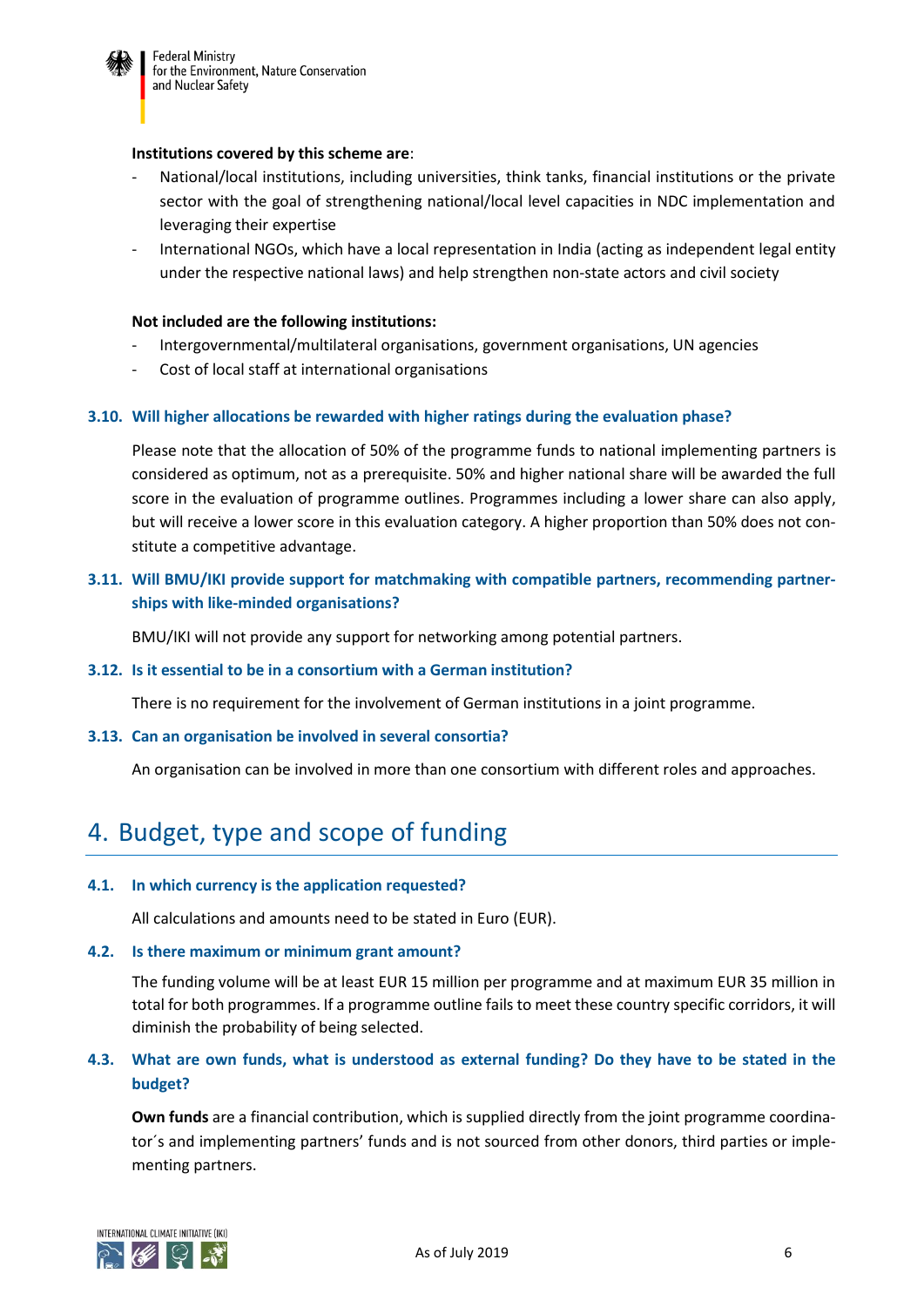

**Federal Ministry** for the Environment, Nature Conservation and Nuclear Safety

IKI programmes should not be funded entirely by BMU funding but include an adequate proportion of co-funding. An appropriate financial participation of the joint programme coordinator ("own funds") and/or the mobilisation of additional co-funding are a condition for approval of a grant. The extent to which the own funds must be available can only be decided in individual cases. The appropriate amount depends in particular on the financial strength of the applicant. A fixed minimum level for own funds does not exist. The funding of the programme purpose is primarily the responsibility of the applicant, who therefore must do everything to achieve the necessary funds. A full financing mode from BMU is therefore only possible in exceptional cases.

Own funds must be uncommitted financial resources. Another requirement is that these are traceable through direct cash-flows during programme implementation. In-kind contributions are encouraged but cannot be counted as own funds.

In addition to own funds, you are asked to give an estimate of **all external funding** expected to be raised for this specific programme.

In principle, all revenue related to the programme purpose and the own funds of the joint programme coordinator are to be used as a means for all eligible expenditures related to the programme purpose.

#### **4.4. Can participation also take the form of in-kind contributions?**

In-kind contributions usually refer to goods or services provided free of charge by a third party. In-kind contributions never involve an actual transfer of financial resources to the joint programme coordinator or the implementing partners. Therefore, in-kind contributions do not involve any expenditures. Consequently, in-kind contributions are not eligible and must never appear in the budget of the IKI programme as an expenditure. It is not practical to calculate the financial value of such contributions and to assess whether it has effectively been provided. If in-kind contributions are intended, BMU shall be informed and the planned contributions need to be displayed and described under 5.4 of the programme proposal form (second stage).

## **4.5. How is the budget distributed between the joint programme coordinator and the implementing partners? Are there any guiding principles?**

There are no specifications. However, a balanced and comprehensible relationship should be reflected. It is in the special interest of BMU that the joint programme organisations cooperate at the same level. This should be reflected in the budget. IKI expects a strong involvement of national/local partners in the consortium, receiving up to 50% of the programme's budget.

#### **4.6. Is there a fixed limit to the IKI administrative overheads?**

A fixed limit is not defined. However, in case the administrative overheads seem excessive you may be asked to deliver a detailed breakdown for further assessment.

## **4.7. Must implementing partners also provide evidence to BMU of an own contribution? When and where (programme outline or proposal)?**

Appropriate own financial contributions and implementing partner inputs, and the mobilisation of additional funding to finance the eligible expenditure, are generally a precondition for approval of a grant. When evaluating the suitability of a programme, the level of own funds and third-party grants is one of the selection criteria. This rule also applies to the implementing partners in a joint programme. The budgeted own funds and third-party grants must already be stated in the programme

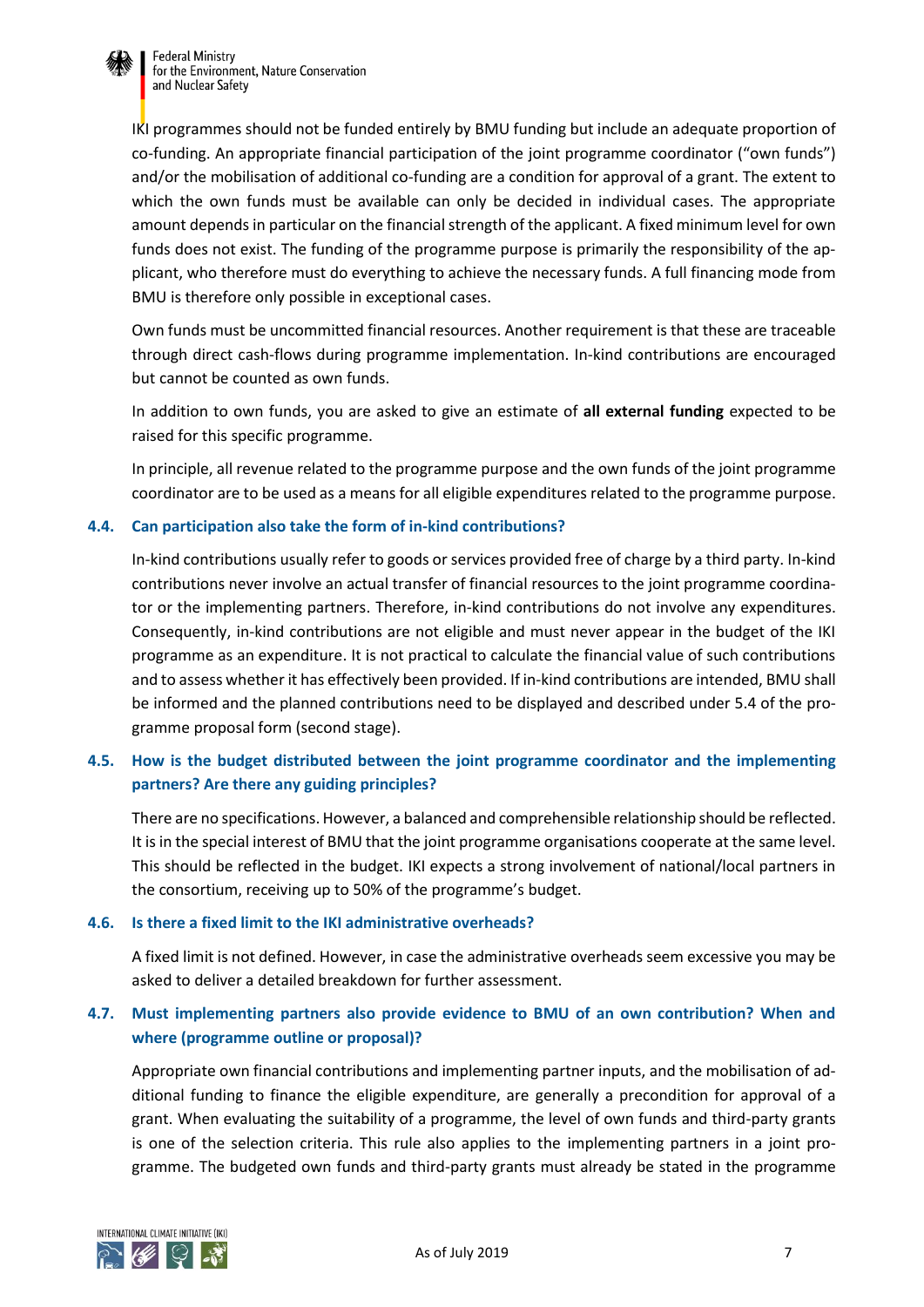

outline. Own funds of the implementing partners have to be declared in Chapter 6 under 6.2. "Own funds provided by applicant/implementing partners".

## **4.8. What happens if a programme has accessed another source of funding? Would the award be withheld because of a breach of this clause?**

Appropriate own financial contributions are generally a precondition for approval of a grant. If additional financing (own funds and/or third-party grants) can be secured for the programme, BMU views this positively. Depending upon the type and level of the new funding, the BMU grant would be reduced accordingly. This, however, must be assessed on a case-by-case basis; it is not possible to generalise in advance.

## **4.9. Does an English-language version of the general collateral clauses for grants to support programmes (Allgemeine Nebenbestimmungen für Zuwendungen zur Projektförderung, ANBest-P) exist? Will there be simplifications to Point 3 (VOB/A and VOL/A – Award of contracts)? If not, will BMU continue to provide no legal advice on this? Are the expenditures of legal advice/tender consultants for award procedures eligible for funding and should these already be included in the Concept Note budget?**

ANBest-P is not available in English. No simplifications to the procurement rules are envisaged.

As before, legal advice services do not count as eligible expenditures and therefore should not be included in the programme outline.

## **4.10. Has the deadline for the expenditure of funds and the procurement rules been changed? Is it possible to apply for an extension of the expenditure deadlines?**

The deadline for the expenditure of requested funds has not been changed. Requested funds have to be spent within six weeks, as laid down in the grant agreement. It is not possible to extend the deadline.

The procurement rules have not been changed. The rules are laid down in the Grant Agreement. Please also refer to th[e IKI Guidelines for international applicants](https://www.international-climate-initiative.com/fileadmin/Dokumente/2017/170614_Guidelines_for_international_applicants.PDF) for more information on procurement rules.

## **4.11. Please could you provide some further information on the level of co-funding that is typically required to make a programme outline competitive?**

There are no fixed criteria set and there is no fixed minimum for own funds or external funding. However, it is expected to bring in external funding and own funds according to the capacity of the consortia.

Depending on the layout of the programme and the constitution of the implementing organisations, these amounts are expected in different levels.

As a rule: External funding and own funds show real commitment and are highly appreciated but always depend on individual assessment.

## **4.12. Even if in-kind contributions do not count as an "expenditure", can they be considered matching "own funds" or provide any other support in the programme outline? When do co-financing or other contributions need to be in place in order to be counted.**

In-kind contributions are welcome and show commitment of the consortia but cannot be included in the budget. They can be provided and described as programme support, but they do not count as own